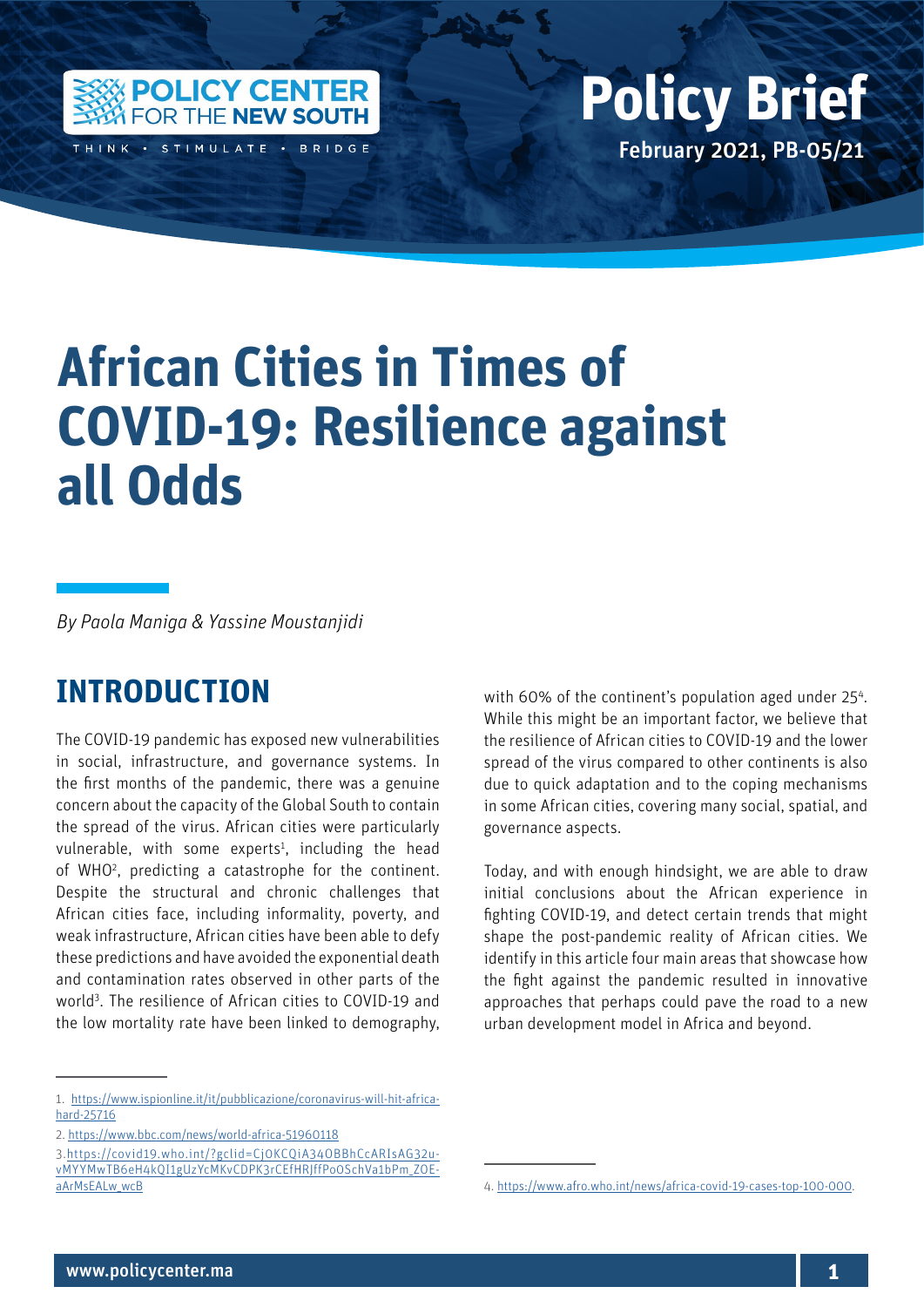#### **I. COMMUNITY ENGAGEMENT**

African governments have put in place a series of measures to contain the spread of COVID-19, including lockdowns curfews and banning of public gatherings. However, as important as these measures are, they represent a top-down approach which overlooks the input of local communities and disempowers them from a domesticizing, indigenous, and home-grown discourse. Engagement with local communities is key if their voices are to be included in local, regional, and national responses to the pandemic, thus ensuring their own recovery, even more in some areas where tribal society remains prominent. From preparedness and compliance with lockdowns, to building trust and confidence in the implementation of other upcoming emergency measures, a meaningful collaboration between community groups and informal actors on the one hand, and institutional governance on the other, has made the fight against COVID-19 more successful. In Ethiopia for example, the Ethiopian Community Radio Network partnered with UNESCO, the Ethiopian Ministry of Health, the United Nations Communication Group and Ethiotelecom<sup>5</sup> to leverage on their reach and to enable community radio journalists and volunteers to get real-time lifesaving information from the government and other COVID-19 response teams through a wider network. By involving local community volunteers who better know their peers, and empowering them to be creative in producing programs to educate in several local languages, community radio played a major role in knowledge sharing and connectivity in remote areas, and in a timely manner. Another example comes from the city of Gugulethu, South Africa, where the Movement for Change and Social Justice, together with Médecins Sans Frontières (MSF) and the Activist Education and Development Centre, reached and mobilized community members through an effective mobilization campaign<sup>6</sup>. With a strong background in HIV prevention, the collective engaged in contact tracing and helped patients to get their chronic medication from nearby clinics. They also used personal testimonies from patients recovering from COVID-19 to educate residents about the virus and to inform them on

how to reach test centers. These testimonies encouraged symptomatic patients to get tested and addressed fears about being isolated in state facilities. In addition, and by partnering with a wide range of diverse actors (health workers, research institutes, companies, and other NGOs), the organizations helped residents obtain free cloth masks, food vouchers, and pamphlets to be delivered to at-risk community groups, and to help avert stigma and discrimination.

## **II. URBAN FOOD SECURITY**

The COVID-19 pandemic has brought to the fore the vulnerability of cities and the complex interdependencies of urban systems with their immediate and global networks. Attempts to contain the spread of the virus have caused massive disruptions to regional, national, and global food supply and distribution chains. In many parts of Africa, where food security is undermined by poverty, vulnerability, and climate change, these interruptions have exacerbated the deficits and had a stark impact on the supply and prices of food, as well as labor markets and the supply of critical agriculture inputs. Many urban poor and vulnerable groups have been pushed into food insecurity. The U.N. World Food Program estimated, in November 2020, that an additional 137 million people could face severe food insecurity by the end of 2020<sup>7</sup>.

In this context, several African governmental assistance programs (i.e. in Uganda, Cameroon) were launched to distribute food rations to low-income communities. However, this has not been enough to close the gap between supply and demand<sup>8</sup>. In many East-African countries, the strengthening of urban and peri-urban agriculture as an alternative local food production system has been a crucial response to supply difficulties. In Kampala (Uganda), urban and peri-urban farmers began supplying the city's food basket, providing up to 65% of Kampala's vegetable supplies during the lockdown period. In Nairobi, Kenya, the RUAF Global partnership<sup>9</sup> on sustainable urban agriculture and food systems estimated that about 30% of the city's households relied on urban and peri-urban agriculture for food supply.

<sup>5.</sup>[https://en.unesco.org/news/unesco-partners-community-radios](https://en.unesco.org/news/unesco-partners-community-radios-ethiopia-addressing-covid-19-pandemic-0)[ethiopia-addressing-covid-19-pandemic-0](https://en.unesco.org/news/unesco-partners-community-radios-ethiopia-addressing-covid-19-pandemic-0)

<sup>6.</sup> <https://www.preventionweb.net/news/view/74272>

<sup>7.</sup>[https://reliefweb.int/sites/reliefweb.int/files/resources/WFP-](https://reliefweb.int/sites/reliefweb.int/files/resources/WFP-0000121038.pdf)[0000121038.pdf](https://reliefweb.int/sites/reliefweb.int/files/resources/WFP-0000121038.pdf)

<sup>8.</sup>[https://allianceforscience.cornell.edu/blog/2020/08/urban](https://allianceforscience.cornell.edu/blog/2020/08/urban-agriculture-thriving-in-east-africa-during-covid-19)[agriculture-thriving-in-east-africa-during-covid-19/](https://allianceforscience.cornell.edu/blog/2020/08/urban-agriculture-thriving-in-east-africa-during-covid-19)

<sup>9.</sup><https://ruaf.org>/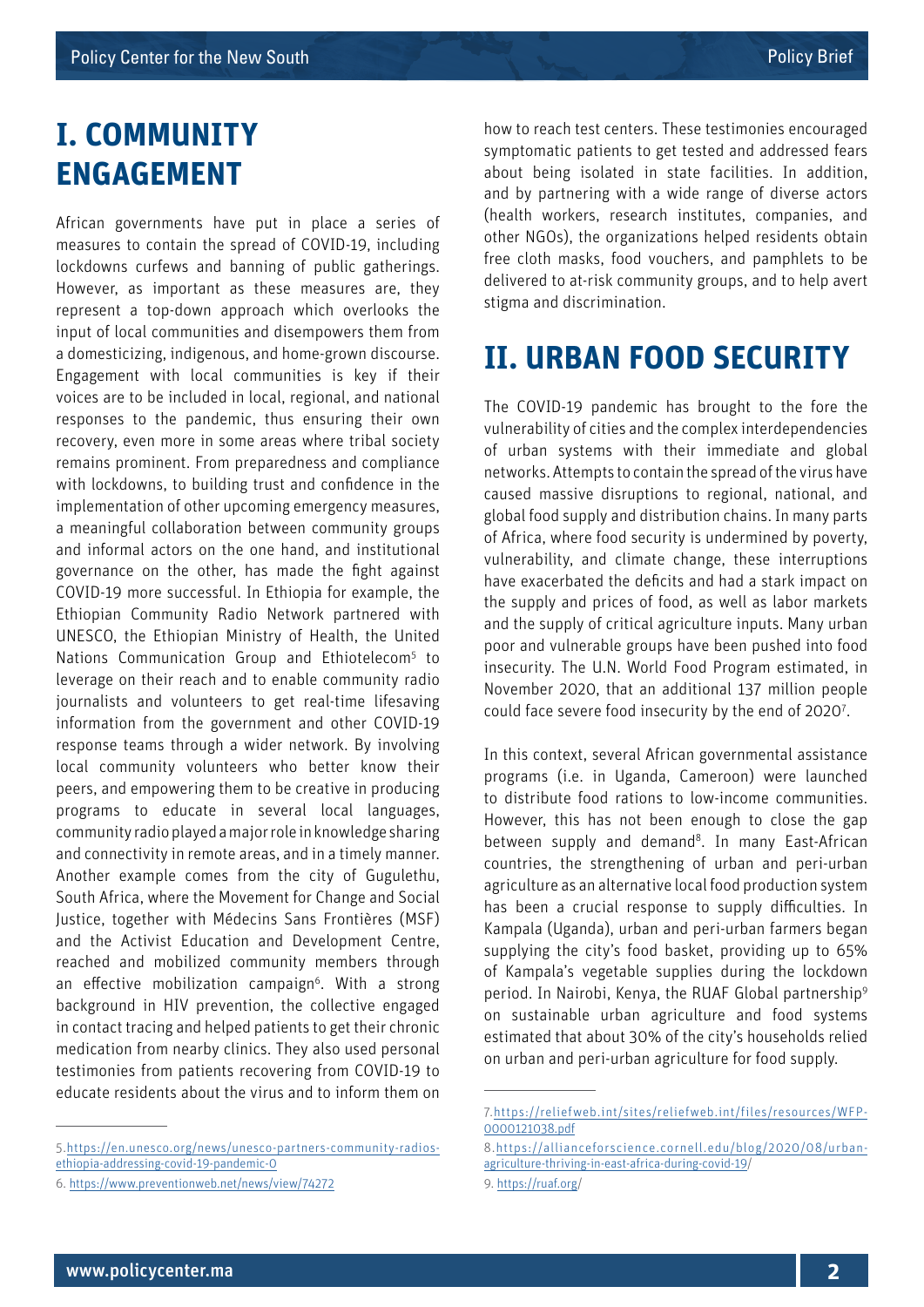Urban and peri-urban agriculture has also proved an important contributor to job creation, especially as the reduction in economic activity and restrictions on movement have led to job losses and declines in household incomes<sup>10</sup>. Community projects such as the Abalimi Bezekhaya<sup>11</sup> in Cape Town, South Africa, have managed to provide jobs to vulnerable communities through urban farming activities. Similarly, urban agriculture in Yaoundé (Cameroun) and Lilongwe (Malawi) continues to be a significant urban employer (35% of the population) and a major contributor to the informal economic sector in those cities $12$ .

The pandemic has demonstrated that the integration of urban agriculture into the urban system is a promising approach towards the resilience of the post-COVID-19 city. The African experience in this regard could reshape the linkages between cities and food systems, and promote integration of urban agriculture as a green and multifunctional aspect of city development.

#### **III. DIGITALISATION**

The pandemic has also revealed the increasing importance of digital technology as a key ingredient to effectively respond to the crisis. While many obstacles remain to closing Africa's digital divide, 2020 will also be remembered as a period of high rates of digital technology adoption across Africa<sup>13</sup> Digital transformation has gone from being an option to becoming a lifeline for using data, consuming content, and engaging in digital applications by individuals, governments, and businesses, in order to ensure continuity of economic and social activities during periods of social distancing and total lockdowns across the world. Although several African countries still struggle with the development of their digital economies, with only 28% of the African population able to access the Internet<sup>14</sup>, others have quickly embraced digital transformation programs and have applied technology advancements to the health sector and as a means to continue economic and social activities

and shape sustainable recoveries from the pandemic. Certain African governments have encouraged mobile money use instead of cash for local transactions and payment for goods and services, to prevent the spread of infection. These measures accelerated the digitization in tax collection, licensing, permitting, and procurement. An important aspect of this has been the proliferation of innovative partnerships with tech companies and entrepreneurs that aim to bridge the digital gap in Africa. From Kenya to Cameroon, Ghana, Rwanda, Sudan, South Africa, Uganda, and Zambia, several mobile network operators have increased daily limits, doubled internet speeds, waived fees on nominal transfers via mobile money, or offered governments the ability to send free text messages to people living in areas hit by COVID-19.

One country in particular has accelerated its digital transformation during the pandemic. Morocco has harnessed technology adoption across a wide range of economic sectors. From the proliferation of online banking services, to the distribution of financial aid, distance learning in schools and universities, teleworking in companies and telemedicine, Morocco has been able to react swiftly and decisively to the threat of the coronavirus pandemic through the power of data and technology<sup>15</sup>. Telemedicine has been encouraged<sup>16</sup>. with the Ministry of Health offering a free telemedicine platform to allow remote medical care and thus relieving congestion in several hospitals. With more than 2.4 million Moroccans working in the informal sector<sup>17</sup>, Morocco's Economic Monitoring Committee provided swift support for those who lost their earnings<sup>18</sup> by creating a digital database to enable citizens without a social security number to register for economic support: within a very short time period, such citizens were allowed to withdraw lump sums calculated according to the size of their household, at one of more than 10,000 banks, cash machines, and money transfer agencies across the country. Civil society was also very responsive: a group of engineers, entrepreneurs and technicians launched a solidarity initiative 'Engineering VS COVID-19, Morocco' to share expertise and collaboratively create protective equipment for Morocco's medical personnel. Similarly, the French-Moroccan company Dakibot made available a

<sup>10</sup>[.https://reliefweb.int/sites/reliefweb.int/files/resources/COVID-19-](https://reliefweb.int/sites/reliefweb.int/files/resources/COVID-19-Food-Security-Burden-HEARO.pdf) [Food-Security-Burden-HEARO.pdf](https://reliefweb.int/sites/reliefweb.int/files/resources/COVID-19-Food-Security-Burden-HEARO.pdf)

<sup>11.</sup><http://abalimibezekhaya.org.za/>

<sup>12.</sup> <http://www.fao.org/3/i3002e/i3002e.pdf>

<sup>13.</sup>[https://www.imf.org/en/News/Articles/2020/06/15/na061520](https://www.imf.org/en/News/Articles/2020/06/15/na061520-digitalizing-sub-saharan-africa-hopes-and-hurdles  or https://blogs.oracle.com/africa/how-technology-adoption-in-africa-is-shifting-amid-covid-19) [digitalizing-sub-saharan-africa-hopes-and-hurdles or https://blogs.oracle.](https://www.imf.org/en/News/Articles/2020/06/15/na061520-digitalizing-sub-saharan-africa-hopes-and-hurdles  or https://blogs.oracle.com/africa/how-technology-adoption-in-africa-is-shifting-amid-covid-19) [com/africa/how-technology-adoption-in-africa-is-shifting-amid-covid-19](https://www.imf.org/en/News/Articles/2020/06/15/na061520-digitalizing-sub-saharan-africa-hopes-and-hurdles  or https://blogs.oracle.com/africa/how-technology-adoption-in-africa-is-shifting-amid-covid-19) 14. <https://www.itu.int/en/ITU-D/Statistics/Pages/publications/covid19.aspx>

<sup>15.</sup>[https://www.researchgate.net/publication/343051040\\_Digital\\_](https://www.researchgate.net/publication/343051040_Digital_Transformation_in_Times_of_COVID-19_Pandemic_The_Case_of_Morocco) [Transformation\\_in\\_Times\\_of\\_COVID-19\\_Pandemic\\_The\\_Case\\_of\\_Morocco](https://www.researchgate.net/publication/343051040_Digital_Transformation_in_Times_of_COVID-19_Pandemic_The_Case_of_Morocco)

<sup>16.</sup><https://link.springer.com/article/10.1186/s42506-020-00047-w>

<sup>17.</sup> [https://oxfordbusinessgroup.com/news/covid-19-and-maghreb-more](https://oxfordbusinessgroup.com/news/covid-19-and-maghreb-more-collaborative-future)[collaborative-future](https://oxfordbusinessgroup.com/news/covid-19-and-maghreb-more-collaborative-future)

<sup>18.</sup> [https://papers.ssrn.com/sol3/papers.cfm?abstract\\_id=3645084](https://papers.ssrn.com/sol3/papers.cfm?abstract_id=3645084)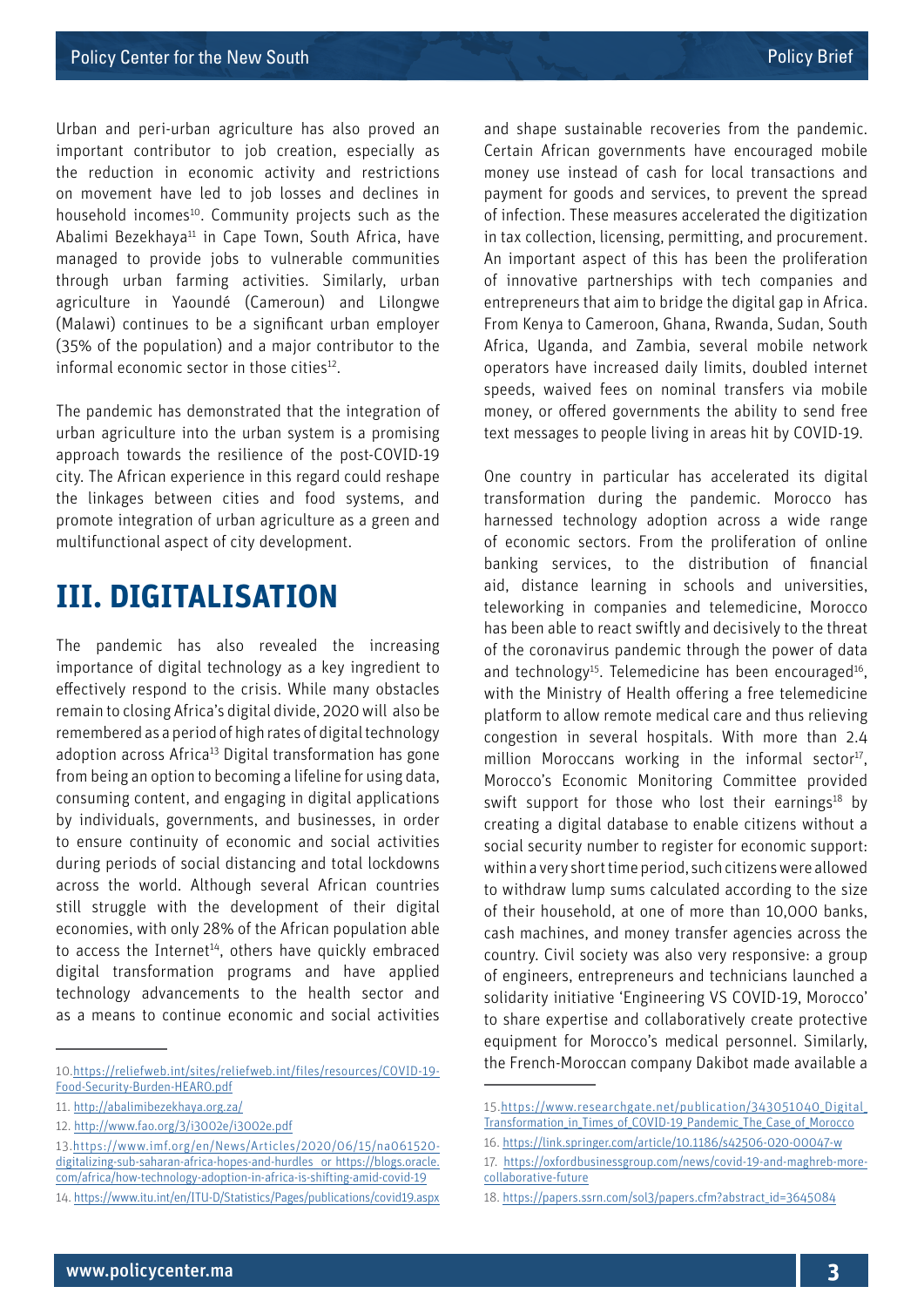free chatbot that provides automatic answers in Moroccan Arabic to questions related to the coronavirus<sup>19</sup>.

## **IV. URBAN PLANNING BEYOND COVID-19**

African cities are an arena for massive urbanization and rapid demographic growth. However, the expansion of African cities is often characterized by a deficit in adequate infrastructure, services, and urban governance systems, which is evident in the proliferation of informal settlements and tremendous spatial and economic imbalances. The outbreak of COVID-19 has only exacerbated and uncovered these deep inequalities and deficiencies in cities. Measures including lockdowns and curfews overlooked the reality of vulnerable communities who lack adequate housing, cannot secure steady incomes, and do not have access to basic public services and amenities.

The pandemic has highlighted how urban planning, health, and equity are intertwined. It has made clear to city managers that the social marginalization and the unequal distribution of public services will be counterproductive in managing current and future urban crises.

The pandemic has been a wake-up call for many cities across the continent to rethink their planning models, and to assess the social, ecological, and economic vulnerabilities of their urban systems. In this regard, there are three main priority areas for action in order to increase Africa's resilience to current and future health crises $^{20}$ :

1. Integrating the informal sector into urban development strategies: Although informality continues to be the dominant sector in Africa by a large margin (80% of the African economy) $^{21}$ , its exclusion from urban development strategies has been devastating for slum residents and those working in the informal sector, especially in times of COVID-19. The consolidation of the formal and informal sectors is essential if African cities want to achieve an equal distribution of resources and resilience in the face of future crises.

- 2. Achieving inclusive city planning, which departs from current regional investment and development patterns that privilege major cities at the expense of secondary cities and peri-urban areas. The COVID-19 crisis has exposed large disparities and inequalities in terms of health infrastructure and investment, and calls for integrated regional planning as an approach to resilience.
- 3. Maximizing open and green spaces in cities: the COVID-19 pandemic has shown the role of green and open space as a nexus between public health and urban planning, as it provides space for makeshift hospitals and a safe environment for people during lockdowns. However, open and green spaces continue to shrink in many African cities, reflecting an inherent divergence between urban planning and urban health strategies<sup>22</sup>. African cities need to conceive green and open spaces as crucial components of urban planning, and to integrate green (biophysical), grey (built-up), and blue (water) infrastructure in risk and disaster management.

While these approaches might require long-term restructuring and changes to development strategies, many African cities have already taken swift and promising action towards achievement of these goals.

For instance, Harare (Zimbabwe) and Zaire province (Angola) were quick to ensure access to water supply and infrastructure for vulnerable neighborhoods, while Machakos (Kenya) exempted low-income households from paying bills between May and December 2020. Other countries such as South Africa mobilized significant funds to provide rental relief to social housing institutions and to prohibit evictions during the pandemic23. In Morocco seven cities (Tangiers, Oujda, Casablanca, Rabat, Kenitra, Inzegane, and Agadir) put in place measures to provide shelter, healthcare, food, and assistance to migrants and the homeless<sup>24</sup>.

The path towards solving a global health crisis begins with redesigning our cities to be inclusive, livable, and sustainable. This implies addressing structural spatial inequalities as well as the integration of green infrastructure as an essential element of urban development.

<sup>19</sup>[.https://oxfordbusinessgroup.com/news/innovations-behind-morocco](https://oxfordbusinessgroup.com/news/innovations-behind-morocco-s-internationally-praised-covid-19-response)[s-internationally-praised-covid-19-response](https://oxfordbusinessgroup.com/news/innovations-behind-morocco-s-internationally-praised-covid-19-response)

<sup>20.</sup>[https://theconversation.com/can-covid-19-inspire-a-new-way-of](https://theconversation.com/can-covid-19-inspire-a-new-way-of-planning-african-cities-145933)[planning-african-cities-145933](https://theconversation.com/can-covid-19-inspire-a-new-way-of-planning-african-cities-145933)

<sup>21.</sup> Charmes, J., 2012. The informal economy worldwide: trends and characteristics. Margin: the journal of applied economic research, 6 (2), 103–132. doi:10.1177/097380101200600202

<sup>22.</sup> Adjei Mensah, C., 2015. Sustaining urban green spaces in Africa: a case study of Kumasi Metropolis, Ghana. Doctoral dissertation, University of Birmingham.

<sup>23.</sup>[https://www.gov.za/speeches/parliament-welcomes-rental-relief](https://www.gov.za/speeches/parliament-welcomes-rental-relief-social-housing-during-coronavirus-covid-19-pandemic-8-jul)[social-housing-during-coronavirus-covid-19-pandemic-8-jul](https://www.gov.za/speeches/parliament-welcomes-rental-relief-social-housing-during-coronavirus-covid-19-pandemic-8-jul)

<sup>24</sup>[.https://www.moroccoworldnews.com/2020/03/297733/covid-19](https://www.moroccoworldnews.com/2020/03/297733/covid-19-homeless-center-in-moroccos-sale-reaches-out/ ) [homeless-center-in-moroccos-sale-reaches-out/](https://www.moroccoworldnews.com/2020/03/297733/covid-19-homeless-center-in-moroccos-sale-reaches-out/ )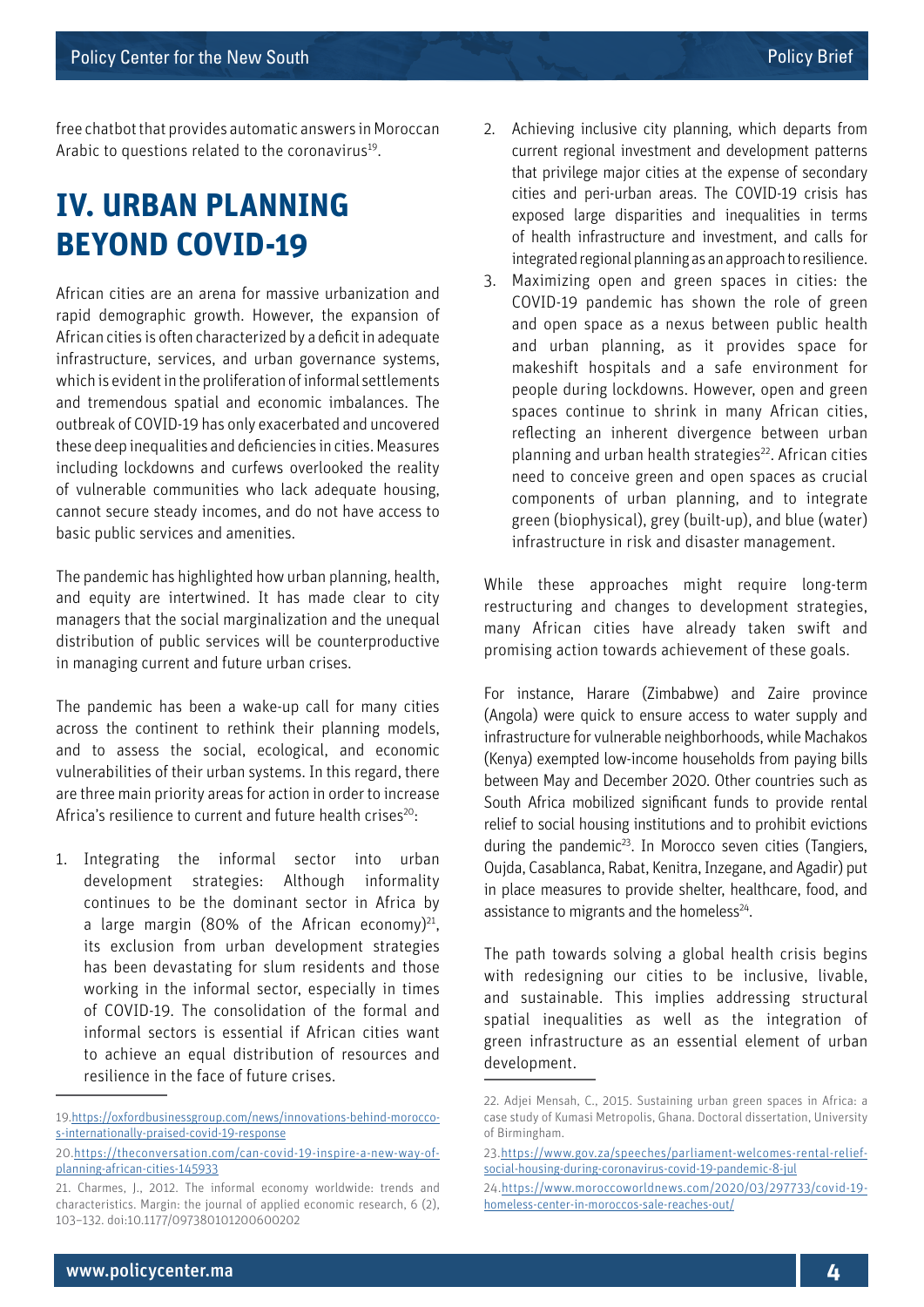#### **CONCLUSION**

African cities face numerous challenges, but there are also opportunities. While this article attempts to showcase four main areas—Community Engagement, Urban Food Security, Digitalisation, and Planning—in relation to which some African cities have demonstrated high levels of adaptability in dealing with the pandemic, it does not deny the huge task ahead of the continent in reorienting the forces of urbanization towards an alternative model of planning and governance. The pandemic has provided a historic moment to rethink our development approaches, and has also highlighted structural flaws in the way some African cities are planned and designed. However, we are optimistic that the innovations which have emerged as a response to this global health crisis create momentum for a positive change towards an inclusive, prosperous, and healthy African urban development model. We also hope that African governments will be able to tap into the huge social mobilization and extent of innovation triggered by the pandemic to guarantee equal and efficient distribution of COVID-19 vaccines, especially among vulnerable and marginalized communities.